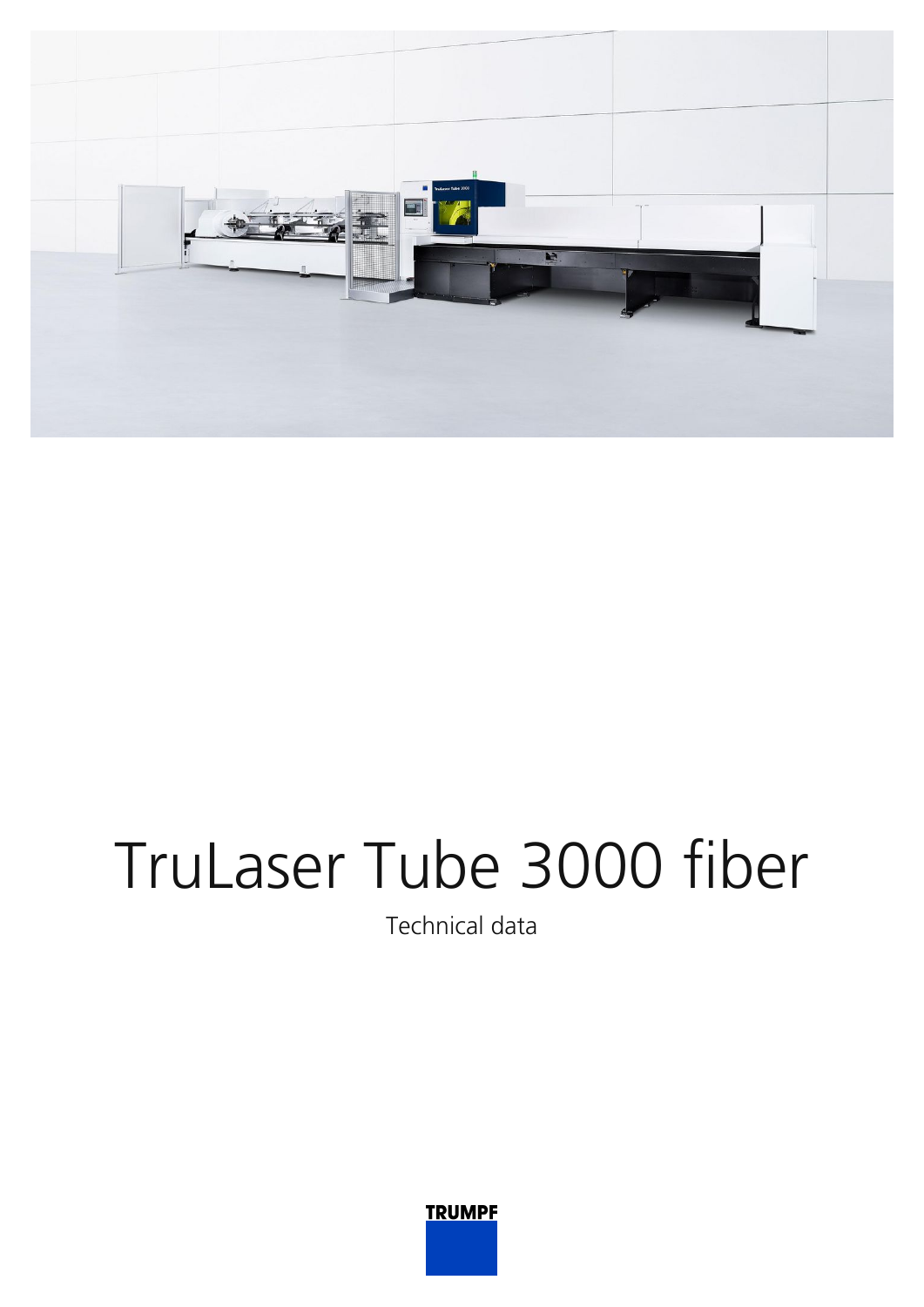## **TruLaser Tube 3000 fiber**

| <b>ROUND TUBE</b>                                                   |                       |
|---------------------------------------------------------------------|-----------------------|
| MAXIMUM OUTSIDE DIAMETER                                            | 152 mm                |
| MAXIMUM OUTSIDE DIAMETER (OPTIONAL)                                 | $170$ mm <sup>1</sup> |
| <b>RECTANGULAR PROFILE</b>                                          |                       |
| MAXIMUM SIDE LENGTH AND OUTER CIRCLE DIAMETER                       | 152 mm / 170 mm       |
| <b>MAXIMUM RAW MATERIAL LENGTH FOR AUTOMATIC</b><br><b>LOADING</b>  |                       |
| FOR LOADMASTER TUBE 6.5 M                                           | 6500 mm               |
| FOR LOADMASTER TUBE 8.0 M                                           | 8000 mm <sup>2</sup>  |
| <b>FINISHED PART LENGTH</b>                                         |                       |
| FOR UNLOADING UNIT 3 M                                              | 3000 mm               |
| FOR UNLOADING UNIT 4.75 M                                           | 4750 mm               |
| FOR UNLOADING UNIT 6.5 M                                            | 6500 mm               |
| <b>WORKPIECE WEIGHT</b>                                             |                       |
| MAXIMUM PATH WEIGHT (STANDARD/OPTIONAL)                             | 18.5 kg/m             |
| <b>MAXIMUM RAW MATERIAL WEIGHT WITH AUTOMATIC</b><br><b>LOADING</b> |                       |
| WITH LOADMASTER TUBE 6.5 M                                          | 120 kg                |
| WITH LOADMASTER TUBE 8.0 M                                          | 148 kg                |
| <b>LASER-SPECIFIC DATA - TRUFIBER 2001</b>                          |                       |
| <b>MAXIMUM LASER POWER</b>                                          | 2000 W                |
| MAXIMUM MATERIAL THICKNESS, MILD STEEL                              | 8 mm                  |
| MAXIMUM MATERIAL THICKNESS, STAINLESS STEEL                         | 4 mm                  |
| MAXIMUM MATERIAL THICKNESS, ALUMINUM                                | 4 mm                  |
| MAXIMUM MATERIAL THICKNESS, COPPER                                  | 3 mm                  |
| MAXIMUM MATERIAL THICKNESS, BRASS                                   | 3 mm                  |
| LASER-SPECIFIC DATA - TRUFIBER 3001                                 |                       |
| MAXIMUM LASER POWER                                                 | 3000 W                |
| MAXIMUM MATERIAL THICKNESS, MILD STEEL                              | 8 mm / 8 mm           |
| MAXIMUM MATERIAL THICKNESS, STAINLESS STEEL                         | 6 mm / 4 mm           |
| MAXIMUM MATERIAL THICKNESS, ALUMINUM                                | 6 mm / 4 mm           |
| MAXIMUM MATERIAL THICKNESS, COPPER                                  | 4 mm                  |
| MAXIMUM MATERIAL THICKNESS, BRASS                                   | 4 mm                  |